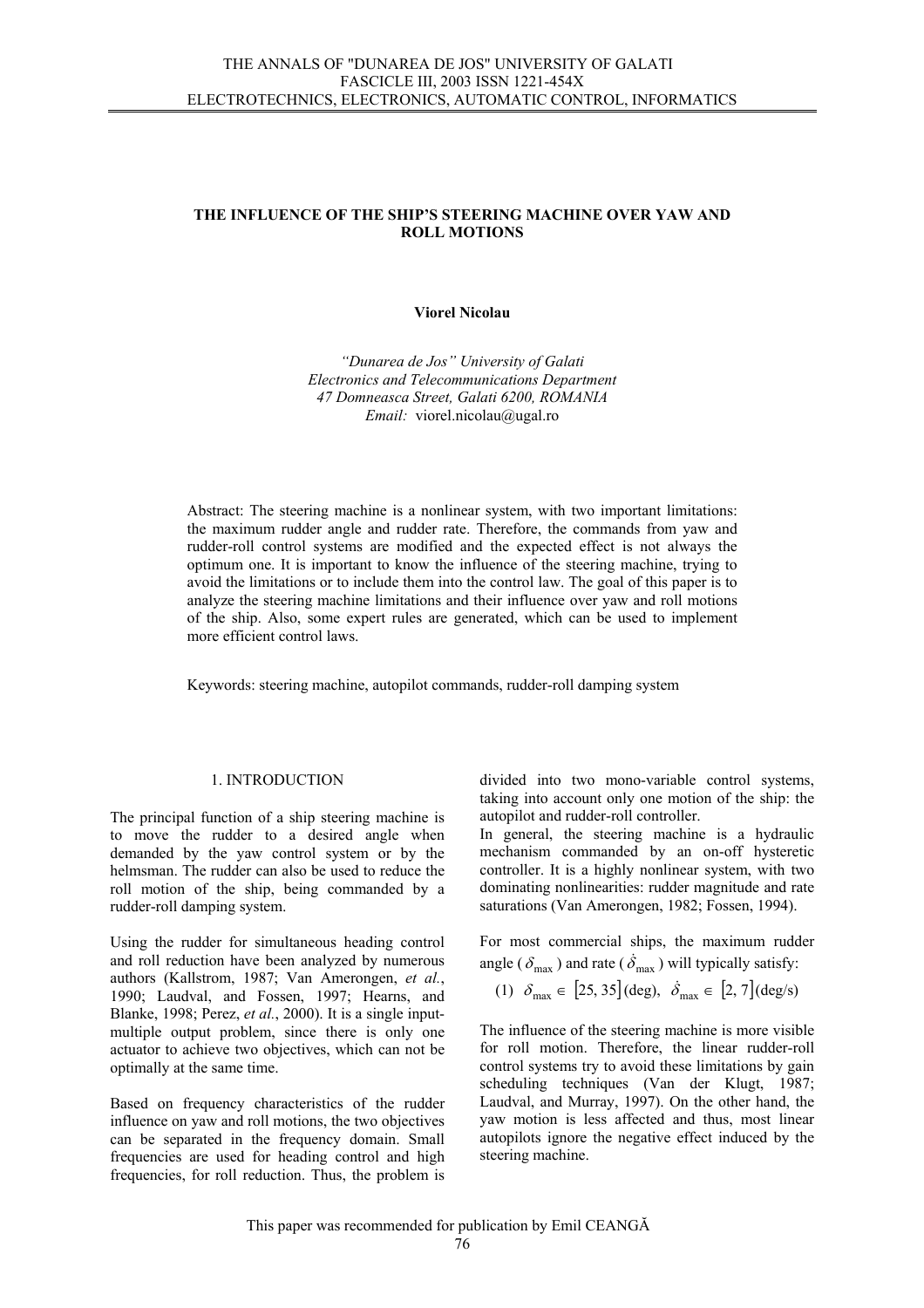The goal of this paper is to analyze the steering machine limitations and their influence over yaw and roll motions. These limitations can not be avoided, especially for nonlinear multivariable systems. Also, some expert rules are generated, which can be used to implement more efficient control laws.

The paper is organized as follows. Section2 provides mathematical models used in simulations. In section 3, the limitations of steering machine are analyzed. In section 4 the steering machine influence on yaw and roll movements is studied and some expert rules are generated. Section 5 describes some simulation results based on steering machine model. Conclusions are presented in section 6.

#### 2. MATHEMATICAL MODELS

As a requisite for the simulation results, models for yaw and roll ship dynamics, steering machine and disturbances had to be generated. Combining these models, nonlinear extended model results, as shown in figure below.



Fig. 1. Nonlinear model of a ship

## *2.1 Ship dynamics*

The equations describing the horizontal motion of a ship can be derived by using Newton's laws expressing conservation of hydrodynamic forces and moments. A three degree-of-freedom linear model is obtained with coupled sway-yaw-roll equations, which can be identified (Van der Klugt, 1987).

Using the Laplace transform and eliminating the sway speed (*v*), two transfer functions result ( $H_{\delta\psi}$  and  $H_{\delta\varphi}$ ) which describe the transfer from rudder angle *(δ)* to yaw angle *(ψ)* and to roll angle *(* $\varphi$ *)* respectively. Also, wave disturbances (w) are considered. The Laplace equations are:

(2) 
$$
\begin{cases} \psi(s) = H_{\delta\psi}(s) \cdot \delta(s) + H_{w\psi}(s) \cdot w(s) \\ \varphi(s) = H_{\delta\varphi}(s) \cdot \delta(s) + H_{w\varphi}(s) \cdot w(s) \end{cases}
$$

The transfer functions have parameters depending on the speed of the ship  $(u)$  and the incidence angle  $(\gamma)$ . The frequency characteristics of the resulting ship model are shown below.



 Fig. 2. Frequency characteristics of ship model *2.2 Steering machine model*

Steering machine is based on two-loop electrohydraulic steering subsystem common on many ships (Omerdiae, *et al.*, 1997). The model is nonlinear and is represented in Figure 3.



Fig. 3. Nonlinear model of steering machine

Also, the model includes the rudder limiter which is not represented in the figure to preserve the clearness of illustration. Moreover, the rudder angle is small enough and it is not limited, for all simulations. A maximum rudder deflection of  $\pm 35$  (deg) and a maximum rudder rate of  $\pm 2.5$  (deg/s) are considered.

The nonlinearity of the first loop is important because it introduces a rudder positioning error and affects the efficiency of the control laws. Considering only yaw angle and mono-variable autopilots, the first loop can be disregarded. The resulting model has two nonlinearities generated by rudder limiter and rudder rate limiter (Van Amerongen, 1982).

For roll movements, the first loop increases the phase lag and decreases the rudder force moment on roll angle, as illustrated in the next section. This can affect the simulation results, when different moments of time are studied. Therefore, the first loop can not be disregarded.

# *2.3 Wave model*

In this paper, wave disturbances are considered. The wave can be regarded as an ergodic random process with elevation  $\zeta(t)$  and zero mean. Knowing the mean square spectral density function  $\phi_{\zeta}(0)$  of the wave elevation ζ(t), shortly called wave spectrum, the statistical parameters of the wave can be computed. Then, the wave model can be generated.

Based on wave spectrum, the wave disturbance can be modeled as the sum of a limited number of sinusoidal waves (Lyon, 1970):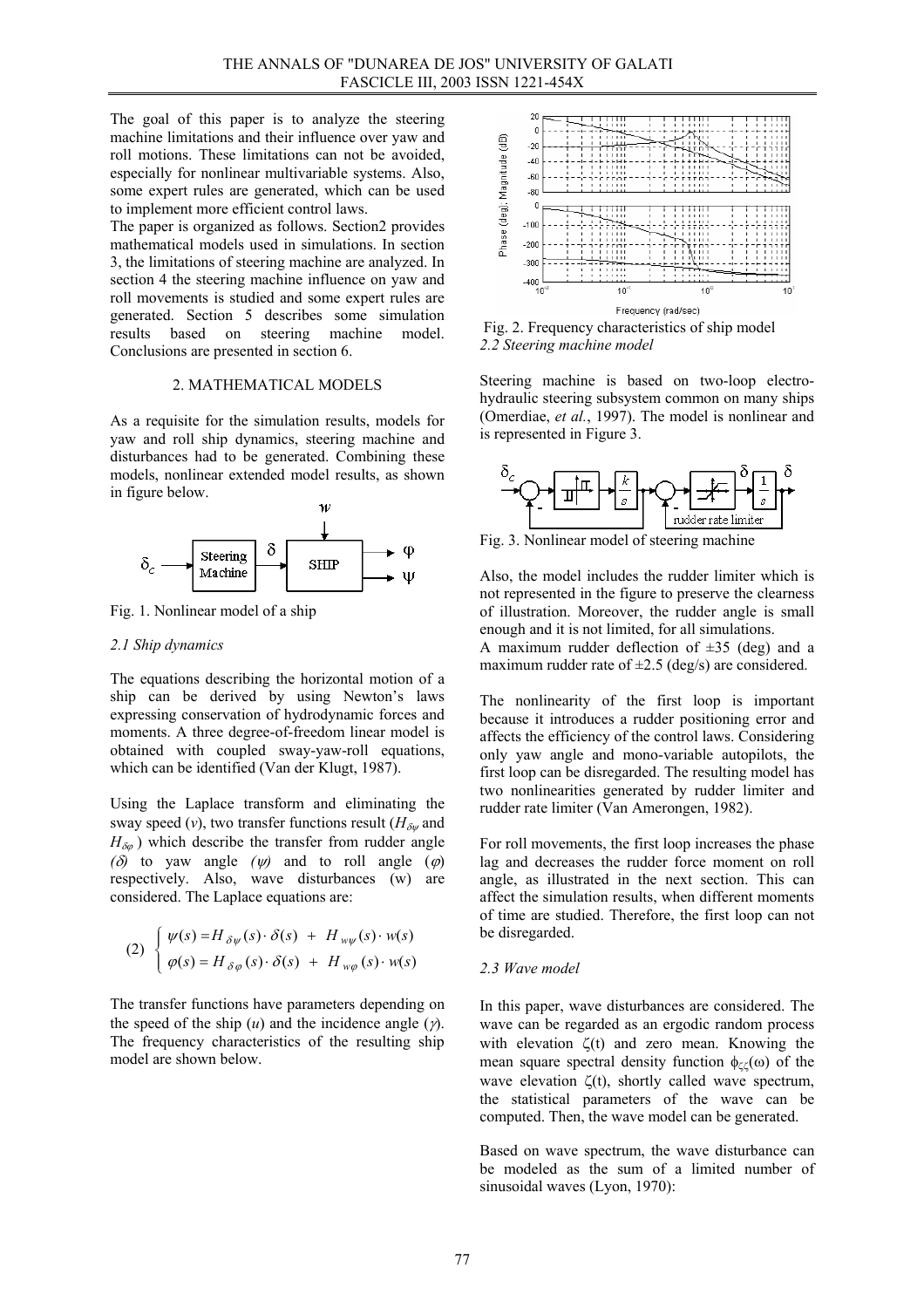(3) 
$$
w(t) = \sum_{i=1}^{N} A_i \cdot \sin(\omega_i \cdot t + \varphi_i)
$$

where  $A_i$  and  $\omega_i$  are the amplitude and angular frequency of the *i*-th component.  $\varphi_i$  is the phase angle drawn randomly from a uniform density distribution.

The relative frequency between the wave and the ship modifies the wave spectrum and this transformation must be taken into account for wave model generation (Nicolau, and Ceanga, 2001).

# 3. THE STEERING MACHINE LIMITATIONS

The steering machine must fulfill some performance conditions:

- the response time to a rudder command imposes a minimum rudder rate. Due to hydraulic mechanism, this is a small value and represents the principal limitation of the steering machine;

- the rudder positioning must be made within a minimum accuracy value of 1 (deg). The rudder positioning error affects the yaw motion.

Also, the rudder deflection magnitude is another supplementary constraint, but this limitation is less important because the maximum rudder angle is not reached very often in typical heading or rudder-roll control problems. For simulations, a slow steering machine is considered, with:

$$
\delta_{\text{max}} = 35 \text{ (deg) and } \dot{\delta}_{\text{max}} = 2.5 \text{ (deg/s)}
$$
 (4)

#### *3.1 The rudder rate limitation*

Because the rudder rate is small, the steering machine can not track rudder commands with big amplitude and high frequencies. An important phase lag appears and the steering machine is acting nonlinearly.

To illustrate the effect of the limited rudder rate, a sinus input signal is considered:

$$
(5) \delta_C = A \cdot \sin(\omega t)
$$

The signal has the maximum rate value:

$$
(6) \ \dot{\delta}_{C\text{max}} = A \cdot \omega
$$

If the rudder rate is smaller than the maximum input signal rate, then the rudder movement can not follow the input command, as illustrated in the next figure.



Fig. 4. Response of the steering machine when the rudder rate is smaller than command rate

In the figure, the rudder command is illustrated with dotted line and rudder angle is represented with continuous line. The values are:

(7) 
$$
\dot{\delta}_{C \text{max}} = 3 \cdot \dot{\delta}_{\text{max}}
$$

where  $A = 15$  (deg) and  $\omega = 0.5$  (rad/s).

In order for steering machine to act like a following system, the amplitude and the frequency of the input signal must be related:

$$
(8)\,\dot{\delta}_{C\,\text{max}} = A \cdot \omega \leq \dot{\delta}_{\text{max}}
$$

Also, a small low frequency component appears which converges asymptotically to zero.

Due to positioning error, the maximum frequency of the rudder command is  $\omega_{max} = 2.5$  (rad/s), being reached for minimum amplitude of  $A = I$  (deg), as shown in figure below.



Fig. 5. Maximum frequency of the input signal

It can be observed that the maximum frequency induces an important phase lag, so the real frequency value must be smaller than  $\omega_{max}$ . The spectral analysis of the rudder command and rudder angle shows that the steering machine is acting like a lowpass filter. This is obviously for a rectangular rudder command, when the rudder angle contains fewer spectral components. In figure below, the signals and their FFTs are illustrated.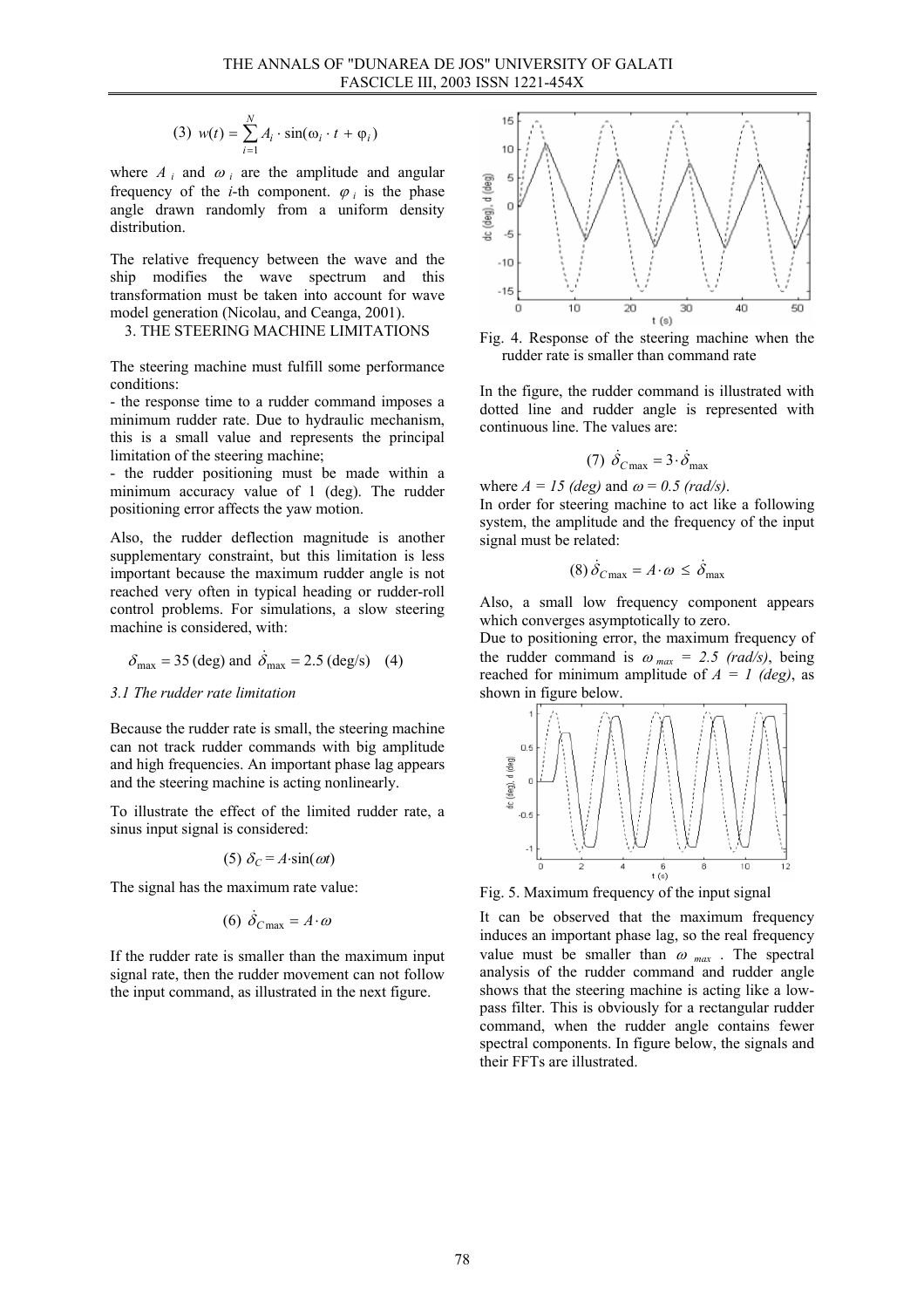

Fig. 6. Spectral components of the rudder command and rudder angle

# *3.2 The rudder angle limitation*

The maximum value of rudder deflection is imposed by constructive constraints. If the input amplitude is bigger than this value, the rudder angle is saturated, even for a very small frequency. Supposing a big amplitude  $A = 50$  (deg) of the rudder command and a small frequency  $\omega = 0.055$  (rad/s), the steering machine response is shown in the next figure.



Fig. 7. Rudder angle limitation

The rudder command is illustrated with dotted line and the rudder angle, with continuous line. It can be observed that the steering machine can not track the input signal. The limitation can be avoided if the heading and rudder-roll control systems generate only rudder commands with relative small amplitude.

# 4. THE STEERING MACHINE INFLUENCE ON YAW AND ROLL MOTIONS

#### *4.1 The influence of the steering machine model*

The model of the steering machine has different influences on yaw and roll angles. Two situations are considered: with and without the first loop of the model, illustrated in the next figure with solid and dotted lines respectively.

Applying a rudder command ( $\delta_c$ ) of 5 (deg), the rudder angle generated by the steering machine  $(\delta)$ affects simultaneously the movements of the ship, as illustrated below. A small rudder positioning error appears, generated by the on-off hysteretic controller.



Fig. 8. Yaw and roll movements for two models of steering machine

For yaw movement, only a small difference appears, caused by the positioning error of the rudder when the first loop is considered. The difference is significant after a long period and can be compensated by the control law of yaw angle. Therefore, the first loop can be disregarded when mono-variable autopilot is considered.

Roll oscillations are delayed and amplitudes are smaller if the first loop is included in the model of steering machine. An important phase lag appears from the beginning, which can affect the simulation results, when different moments of time are studied. The acceleration of the roll angle is generated by the rudder force moment on roll motion. The maximum value of the acceleration is obtained for the minimum value of the roll angle, as shown in Figure 9.



Fig. 9. Roll angle and roll acceleration

It can be observed that the maximum acceleration values are different for the two models of steering machine and the difference increases as the rudder angle increases. Starting from repose point, these values are reached after a time interval, depending of ship characteristics. The points correspond to the maximum value of the rudder force moment.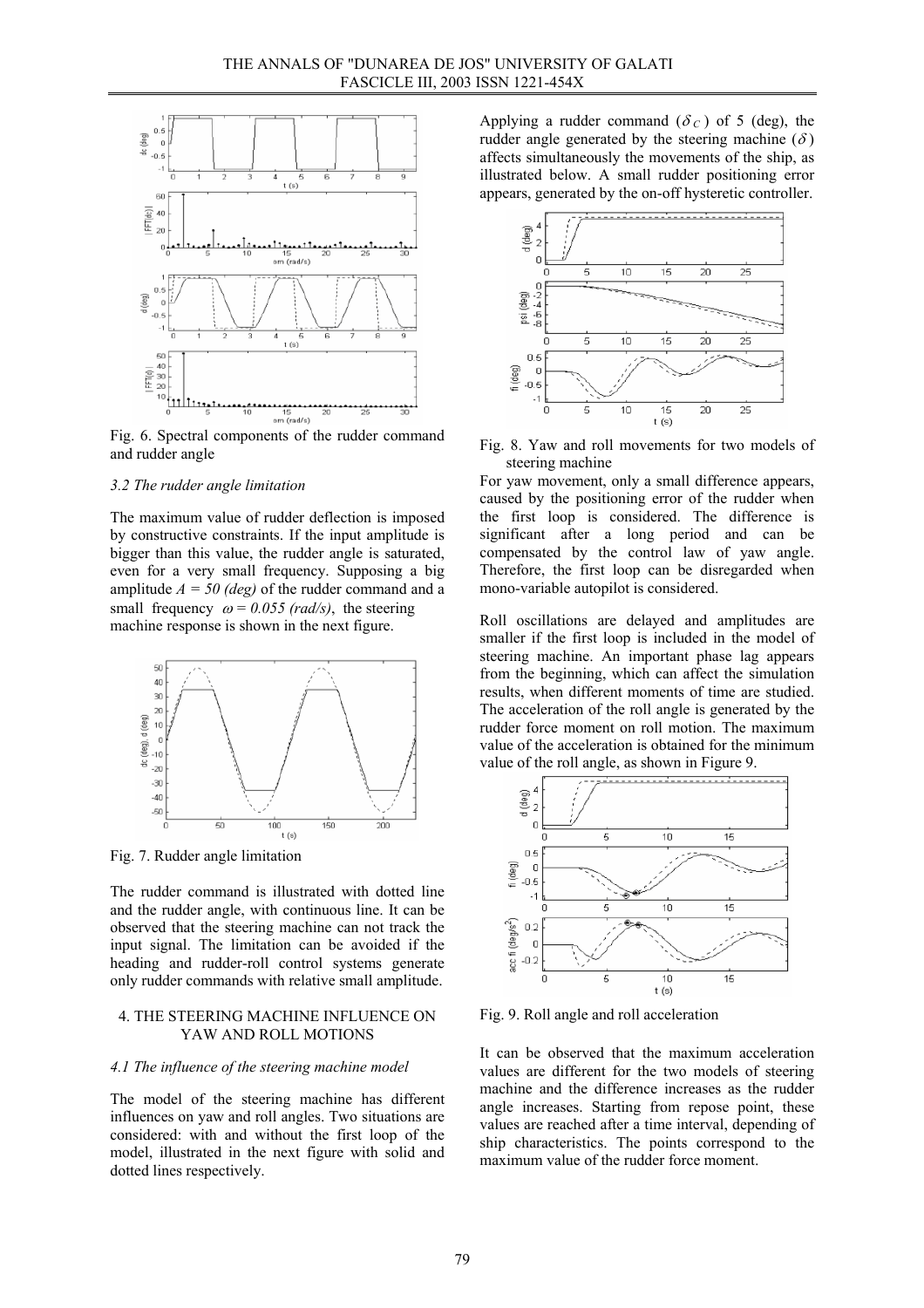As a result, the maximum values of rudder moment are different, as illustrated in Figure 10. The linear dependency represented with dotted line corresponds to theoretical rudder moments when steering machine model is ignored.



Fig. 10. Maximum rudder moments on roll angle

The maximum rudder moments, generated by steering machine model without the first loop, are represented with dashed line. The values are closed to theoretical moments.

If the first loop is considered, the real maximum value of the rudder moment is smaller and decreases as rudder angle increases, being represented with continuous line.

Consequently, if a rudder-roll damping system is used, the real roll damping effect is smaller than the case when steering machine is approximated without the first loop. Therefore, the efficiency of a control law with rudder-roll damping effect has to be tested considering the two-loop steering machine model.

## *4.2 Different moments of time for rudder command generation*

Usually, the rudder commands are generated by the autopilot control law. The rudder command in one way acts simultaneously on the yaw and roll movements of the ship.

A rudder command with positive effect on yaw angle can generate a negative effect on roll angle. Hence, it is important to generate only rudder commands with damping or non-increasing effects over roll movements.

For simplicity, a pulse type rudder command is generated for simulations. The positive edge is used as a previous command, starting the roll oscillations. The negative edge represents the command that has to be analyzed.

Depending on the moment of time when the command is generated (negative edge), the effect on roll movement can be of increasing or decreasing the roll angle, as illustrated below. The command represented with dotted line generates a bigger roll angle as the one illustrated with continuous line.



Fig. 11. Different time moments for rudder command

To identify specific time moments or time intervals when the rudder has positive influence on roll movements, the roll angle, rate and acceleration has to be analyzed.

The negative edge of the rudder command is generated at four different moments of time: the minimum and maximum values of roll angle and roll rate respectively.

If the rudder angle is decreased during the minimum value of roll angle or roll rate then the roll amplitude and the roll acceleration increase, as shown below.

At these time moments, it is better for roll motion if the rudder command is delayed as illustrated with dotted lines, instead of decreasing its value.



Fig. 12. Decreasing the rudder command during the minimum values of roll angle and roll rate

*Rule no. 1 :* During the time moments around the minimum values of roll angle and roll rate, the rudder command must be increased or delayed.

If the rudder angle is decreased during the maximum value of roll angle or roll rate then the roll amplitude and the roll acceleration remain comparable with those of damping oscillation, as illustrated below. The damping effect is not so visible, because one single moment of time was analyzed.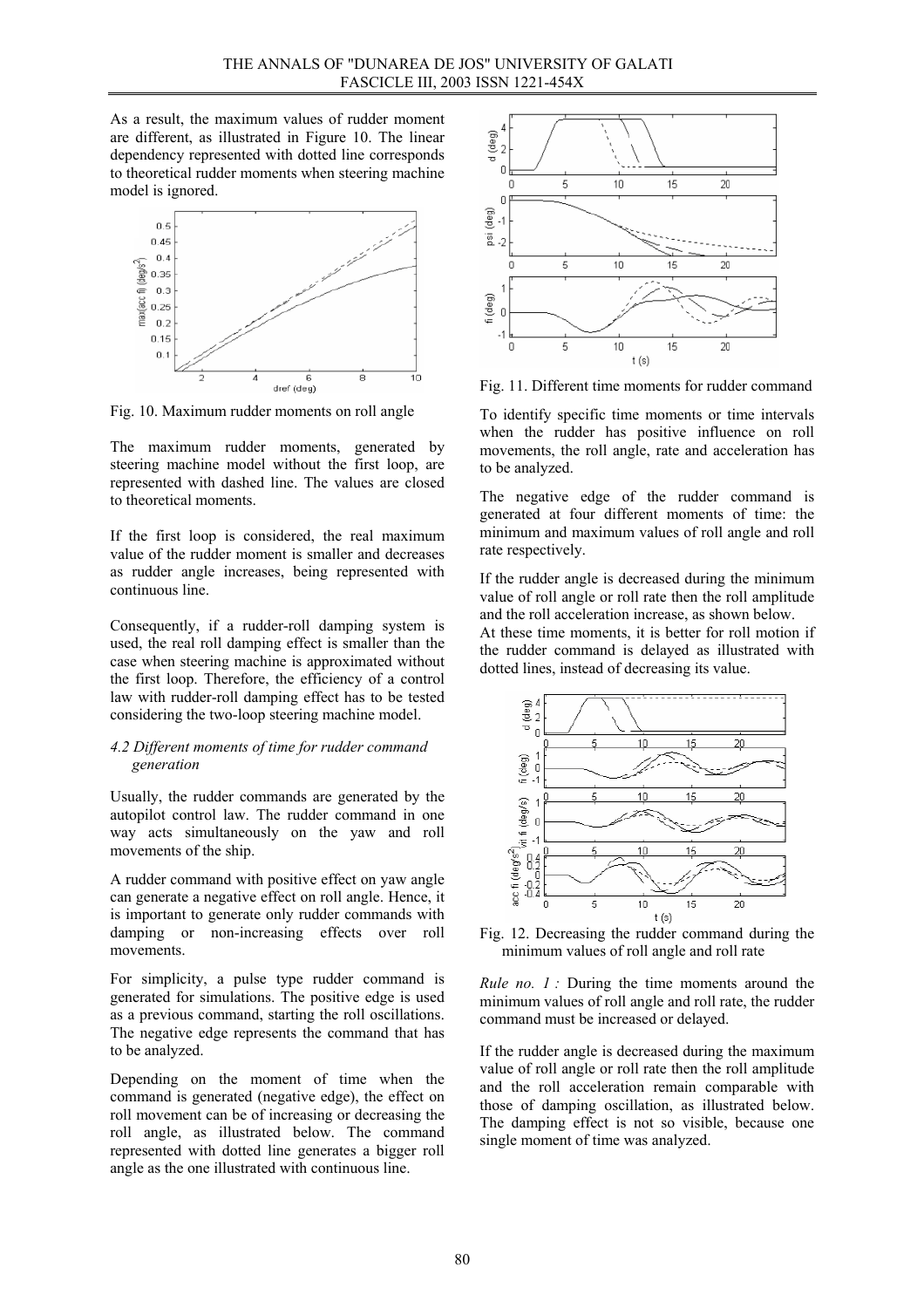

Fig. 13. Decreasing the rudder command during the maximum values of roll angle and roll rate

*Rule no.* 2 *:* During the time moments around the maximum values of roll angle and roll rate, the rudder command can be decreased or delayed.

The best time moment to decrease the rudder command depends of ship dynamics. It is somewhere between the time moments corresponding to maximum values of roll angle and roll rate, as shown in Figure 14. The right time moment is closed to maximum roll angle values.

*Rule no.* 3 *:* The optimum time interval to decrease rudder command is placed between maximum values of roll rate and roll angle.



Fig. 14. Rudder command at a time moment between the maximum values of roll angle and roll rate

Similar rules are generated for time moments of increasing rudder command. Knowing the nonlinear model of the steering machine, more precise moments of time can be obtained.

### 5. SIMULATION RESULTS

#### *5.1 The yaw error compensation*

Modifying the rudder command to generate a positive effect on roll angle can affect the yaw angle. The yaw error can be compensated by changing the control law. An example is illustrated below.



Fig. 15. The yaw error compensation

Modifying the control law, the negative edge of the rudder command is delayed to reduce the roll oscillations. The time delay increases the yaw angle. Hence, the amplitude of the command must be reduced in the first part to compensate the yaw error. Also, the second positive edge is generated at a certain moment of time to have a positive influence on roll angle.

# *5.2 Rudder command analysis generated by a classical autopilot*

A conventional PID course keeping autopilot is considered with nonlinear steering machine model. Wave disturbances (*w*), rudder angle (*d*), yaw angle  $(\psi)$  and roll angle  $(\varphi)$  are illustrated in Figure 16.



Fig. 16. Ship's motion with course keeping system

Analyzing the rudder commands generated by the autopilot for all discrete moments of time, a new discrete function  $F(\delta_C)$  is computed:

(9) 
$$
F(\delta_C) = \begin{cases} -1 & \text{if the roll effect is negative} \\ 0 & \text{if the effect is not important} \\ 1 & \text{if the roll effect is positive} \end{cases}
$$

For the rudder command sequence generated by autopilot in the example above, the resulting function *F* is illustrated below.